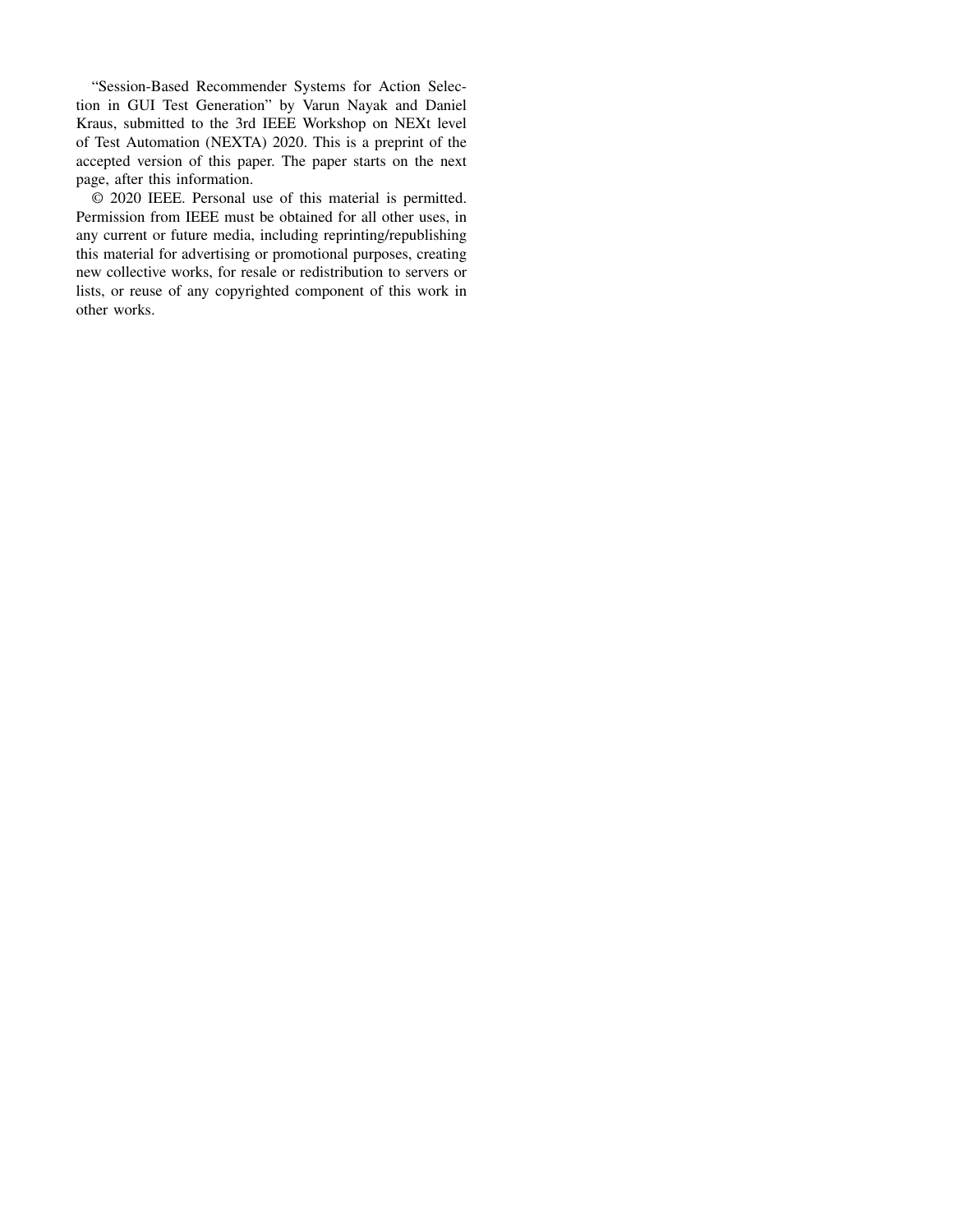# Session-Based Recommender Systems for Action Selection in GUI Test Generation

Varun Nayak<sup>∗</sup> , Daniel Kraus† ReTest GmbH Haid-und-Neu-Straße 7 76131 Karlsruhe, Germany Email: <sup>∗</sup>[varun.nayak@retest.de,](mailto:varun.nayak@retest.de) †[daniel.kraus@retest.de](mailto:daniel.kraus@retest.de)

*Abstract*—Test generation at the graphical user interface (GUI) level has proven to be an effective method to reveal faults. When doing so, a test generator has to repeatably decide what action to execute given the current state of the system under test (SUT). This problem of action selection usually involves random choice, which is often referred to as monkey testing. Some approaches leverage other techniques to improve the overall effectiveness, but only a few try to create human-like actions—or even entire action sequences. We have built a novel session-based recommender system that can guide test generation. This allows us to mimic past user behavior, reaching states that require complex interactions. We present preliminary results from an empirical study, where we use GitHub as the SUT. These results show that recommender systems appear to be well-suited for action selection, and that the approach can significantly contribute to the improvement of GUI-based test generation.

*Index Terms*—Test generation, testing and debugging, information filtering.

# I. INTRODUCTION

System tests through the *graphical user interface (GUI)* are important since they stimulate software from end to end, i.e., somewhat from a user's perspective down to persistence layers such as databases. When used wisely, they can be a powerful part of a testing strategy. However, such tests usually have a bad reputation because they tend to be "[...] brittle, expensive to write, and time consuming to run." [\[1\]](#page-4-0) Both academia and the industry try to overcome these issues by automatically generating GUI tests; not just to free developers and testers from the burden of test creation and maintenance, but to reduce the overall costs—without compromises and at the pace required [\[2\]](#page-4-1).

While generated tests cannot fully compensate hand-crafted test cases, the future of testing is said to drastically increase the use of automation [\[3\]](#page-4-2). Nowadays, test generators already yield impressive results in a wide range of application areas. Sapienz [\[4\]](#page-4-3), for example, found 558 previously unknown crashes in an empirical study with more than 1,000 Android apps from the Google Play store. Meanwhile, the former research project has been deployed at Facebook, where it is now used to automatically test the mobile apps of, e.g., Instagram, WhatsApp and Facebook itself [\[5\]](#page-4-4).

When it comes to GUI-based test generation, a crucial part is to decide what action to execute next given the current state of the system under test (SUT). Many of today's approaches rely on random choice, a.k.a. *monkey testing*. This is sometimes combined with techniques like (meta-)heuristics or machine learning (ML) to improve the generated tests. For instance, ant colony optimization [\[6\]](#page-4-5), genetic programming [\[7\]](#page-4-6), ML-enhanced evolutionary computing [\[8\]](#page-4-7), data mining [\[9\]](#page-4-8), deep learning [\[10\]](#page-4-9), Q-learning [\[11\]](#page-4-10) or other reinforcement learning algorithms [\[12\]](#page-4-11). Yet, only a few actually focus on creating human-like sequences of actions, e.g., to allow a test generator to get behind "gate GUIs" [\[13\]](#page-4-12) such as login screens or non-trivial forms. And although random testing is effective in finding relevant faults, it tends to miss bugs humans do reveal [\[14\]](#page-4-13). Therefore, generating sequences that mimic past user behavior might help to reduce this gap.

We propose a novel approach to action selection in GUIbased test generation by leveraging *recommender systems*. Recommender systems are a well-studied field and they form the core of many successful businesses like Netflix [\[15\]](#page-4-14) or YouTube [\[16\]](#page-4-15), for which targeted recommendations are indispensable. We investigate a possible intersection between recommender systems and the problem of action selection by mapping GUI actions to items and sessions within a SUT to users. Provided an adequate amount of data, our approach is able to predict actions a user likely would perform in the current state. By using a *session-based* recommender system as our model, we not just suggest single actions, but sequences of actions. This allows a test generator to be guided through states that require complex user interactions.

First, we give a brief introduction to recommender systems and some advances relevant for this paper in Section [II.](#page-1-0) Section [III](#page-2-0) outlines our technical approach, where we describe the overall design and various implementation details. In Section [IV,](#page-2-1) we conduct a first empirical study on top of GitHub by mixing real-world and synthetic data. Afterwards, we summarize our findings and report on our planned future work in Section [V.](#page-4-16)

## II. RECOMMENDER SYSTEMS

<span id="page-1-0"></span>Receiving recommendations of different forms has become a part of our daily online experience in a variety of application domains such as e-commerce, social media and content streaming. Internally, such systems analyze the past behavior of individual users to detect patterns in data. On typical online sites, various types of user actions can be recorded, e.g., that a user views an item or makes a purchase. These recorded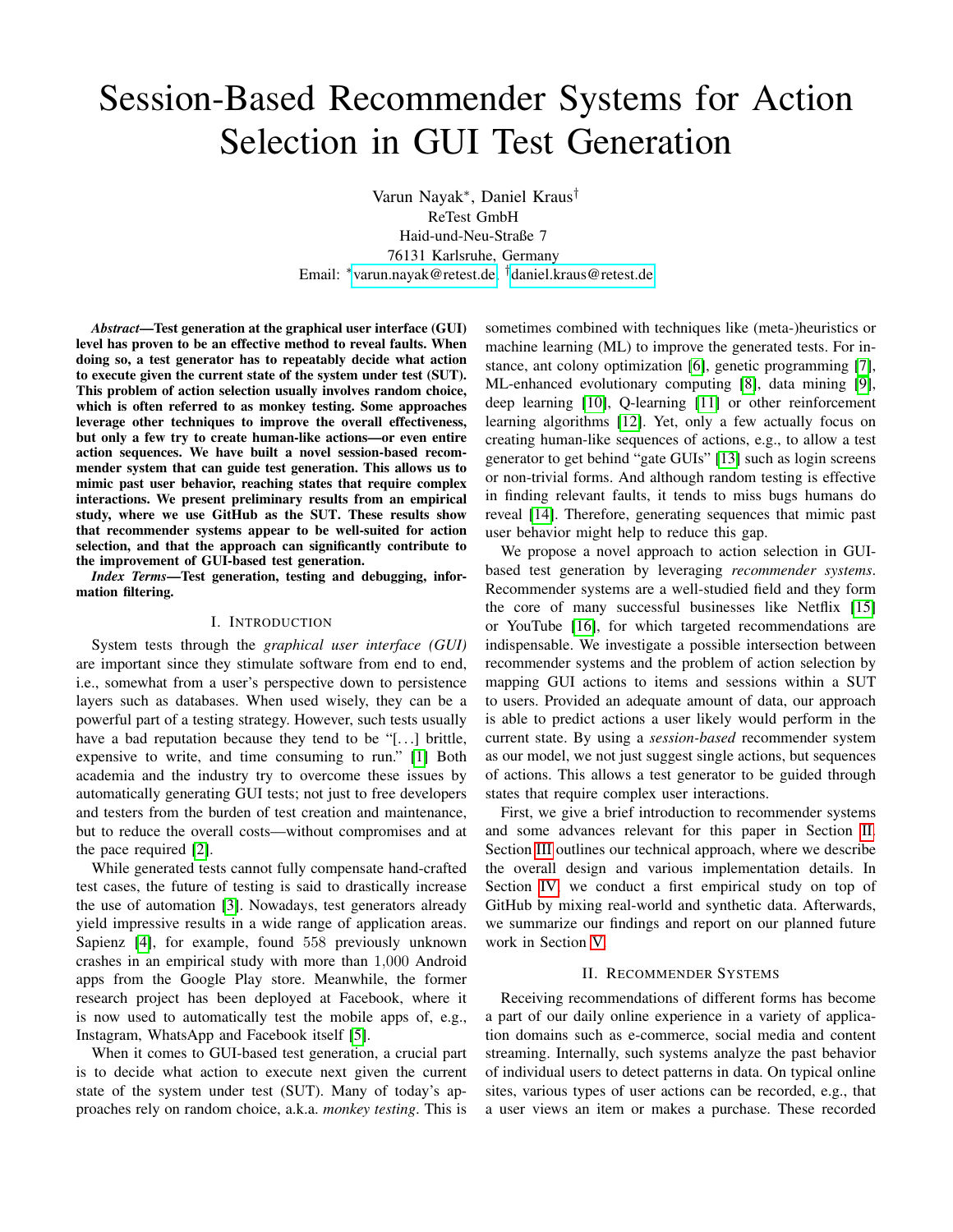actions and the detected patterns are then used to provide recommendations to the user. In this context, the entity being recommended is called *item*, and the entity that receives the recommendation is referred to as the *user*.

The basic models for recommender systems work primarily with user-item interactions such as ratings or like/dislike, or attributes like user interests or item properties. Based on this, there are two main approaches to recommender systems: *collaborative filtering* and *content-based*. Traditional techniques such as matrix factorization have treated user-item interactions as flat, matrix-structured data, often ignoring the temporal structure and order within the data [\[17\]](#page-4-17). Being able to predict a user's short-term interests in an online session is a highly relevant problem in practice, e.g., to adapt to item viewing and purchase activities in e-commerce. Within such application domains, the items have to be recommended in a certain order, or the recommendation of one item only makes sense after some other event has happened.

*Session-based* recommender systems consider the information embedded in between sessions and treat sessions as the basic recommendation unit. A session could be a set of items or a collection of actions consumed in one event or in a particular period of time. When dealing with such sequential data, recurrent neural networks (RNNs) are being heavily used [\[18\]](#page-4-18). But practical applications involve temporal dependencies spanning many time steps where the network is often unable to propagate useful information from the output end of the model back to the layers near the input end, known as the vanishing gradient problem [\[19\]](#page-4-19).

In 2016, Hidasi et al. [\[20\]](#page-4-20) presented a *gated recurrent unit (GRU)*-powered RNN for session-based recommendations and called this method *GRU4Rec*. A GRU is a more elaborate model of an RNN that can deal with the aforementioned problem(s) [\[21\]](#page-4-21). The gatings within these units essentially learn when and how much to update the hidden state of the unit. This enables more accurate recommendations for sessionbased data.

## III. OUR TECHNICAL APPROACH

<span id="page-2-0"></span>We design our approach on top of the work by Hidasi et al. as illustrated in Figure [1.](#page-2-2) We adopt their general network architecture, but specialize it for our purposes.

The input to our model is a batch of sessions where each session is encoded as a sequence of action IDs. Action IDs are derived from the targeted GUI element and the action performed on it. That is, two actions only produce the same ID if they target the same element with the same action (ignoring possible input data like text). An RNN layer is added next, which consists of GRU or long short-term memory (LSTM). (In our evaluation below, we explore multiple network types.) This layer is expected to learn the temporary patters in the action-selection behavior. The following dense layer converts this information into a probability distribution over the given action IDs—the output of our model. Thus, we get a stream of ranked actions that is based on past behavior of actual users a test generator can choose from.



<span id="page-2-2"></span>Fig. 1. General architecture of our network based on [\[20\]](#page-4-20).

To implement our approach, we are using the GRU4Rec library based on [\[20\]](#page-4-20), [\[22\]](#page-4-22). It adds several extensions to a sequence modeling architecture like ours. For example, sessionparallel mini-batches, mini-batch-based output sampling and the use of a pairwise ranking loss function. Sequence-tosequence models produce the result by one item at a time, in other words, by solving a classification problem at each time step. According to Hidasi et al., pairwise ranking losses are expected to give a better performance with the given network setup. The loss function compares the rank of pairs of a positive and a negative item and enforces that the rank of the positive item should be lower than that of the negative one.

For more details on the basic network setup, please refer to the original paper(s). Next, we conduct a first empirical study, show how the network can be trained and how it performs.

### IV. A FIRST EMPIRICAL EVALUATION

<span id="page-2-1"></span>According to the World Quality Report 2018-19 [\[23\]](#page-4-23), data is a main obstacle when it comes to the adoption of artificial intelligence (AI) in testing. The problem of data scarcity is an important factor since data is at the core of any ML project. This issue is especially challenging for young or small organizations, because only rarely there are cooperations with large enterprises where sufficient data is available.

As we were struggling with small data too, we have designed an extract, transform, load (ETL) pipeline to increase the amount of real-world data by adding synthetic data, so that we get a first impression of how our approach performs. We decided to target web applications (i.e., web-based GUIs), where we picked GitHub as the SUT; a popular code hosting and development platform. This setup allows insights based on (i) a mature and widely-used target platform, (ii) a sufficiently complex and well-known SUT.

To create real-world data, we recorded 50 of our own user sessions on GitHub using the Selenium IDE, a record-andplayback tool available as a Chrome and Firefox extension. We exported these sessions as Java tests, where every test case represents a user session. Each exported test was executed with a custom Selenium WebDriver, which allows us to extract training data as CSV. Note that the Selenium IDE comes with the functionality that when the default locator—a particular GUI element property such as an ID, typically used in test scripts to locate elements—doesn't find an element, it will fall back to other available means. This fallback mechanism ensures that most recorded tests don't fail, e.g., due to recording inaccuracies. The exported Java code does not have this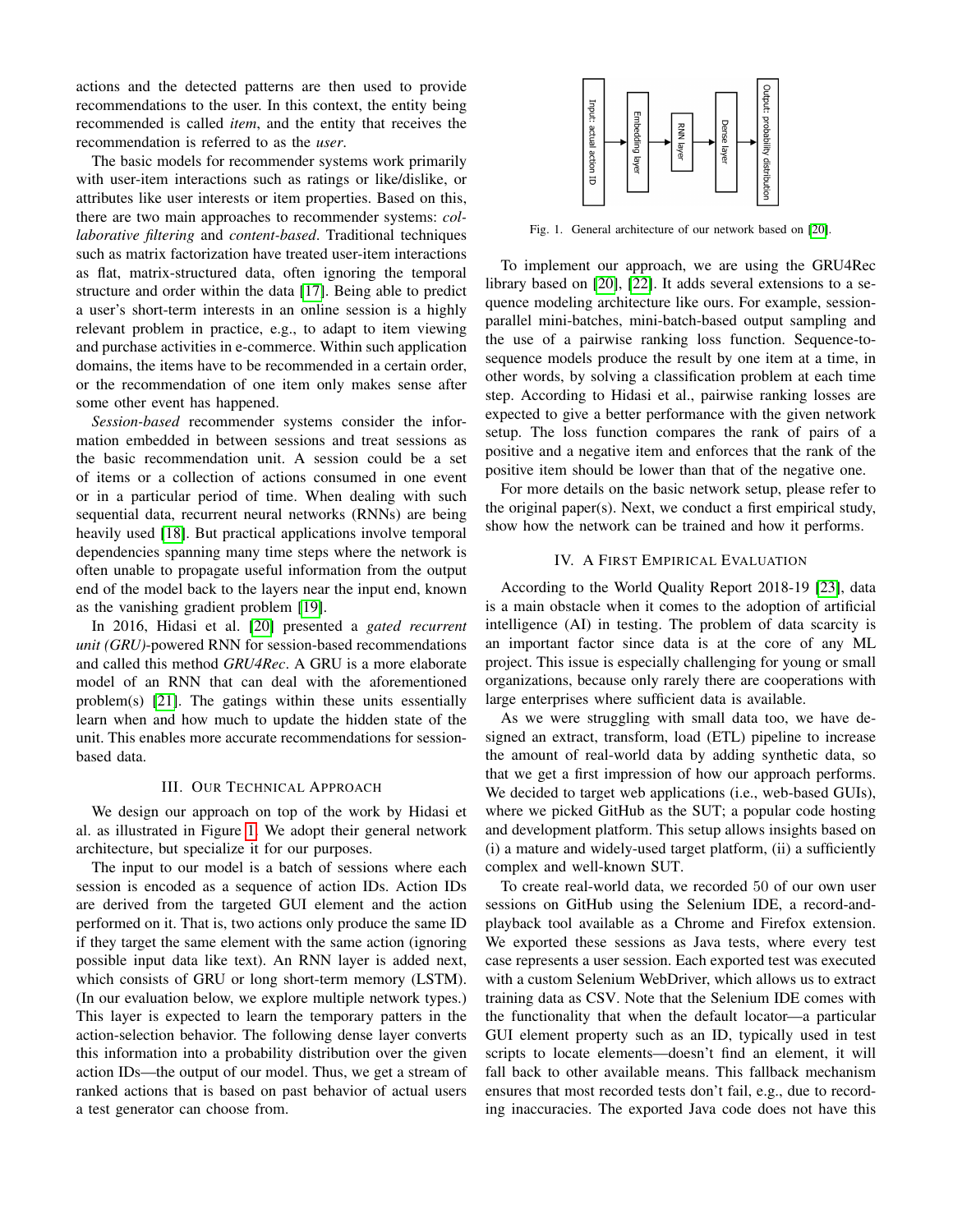TABLE I REAL-WORLD DATA SAMPLES AFTER PRE-PROCESSING.

<span id="page-3-0"></span>

| Session ID | Action IDs sequence               | Timestamp  |
|------------|-----------------------------------|------------|
|            | (151, 1, 2, 3, 4)                 | 1568573073 |
| 2          | (151, 4, 5, 3, 1, 2, 3, 4)        | 1568573079 |
| 3          | (6, 7, 8, 9, 10, 11, 12, 2, 3, 4) | 1568573088 |
| 4          | (151, 4, 5, 3, 4, 1, 2, 3, 4)     | 1568573099 |
| 5          | (6, 109, 110, 2, 3, 4)            | 1568573362 |

feature and only uses a single locator, which is why we had to manually fix many locators to avoid runtime failures. The poor code export quality when using the Selenium IDE is a major bottleneck in the proposed ETL pipeline that we aim to address as part of our future work (see Section [V\)](#page-4-16).

One of the key parts in the pre-processing step is the assignment of accurate action IDs. The tests exported via the Selenium IDE already contain the absolute XPath for each element, we combine this information with the web page the element appears on and the performed action type to derive the action ID. Table [I](#page-3-0) illustrates some resulting data samples, where every session is of arbitrary length (the actions executed by the user) and represented by a sequence of action IDs.



<span id="page-3-1"></span>Fig. 2. Action ID distribution within the recorded user sessions.

When it comes to synthetic data, Wu et al. [\[24\]](#page-4-24) formalize the problem of generating such datasets using the maximum entropy principle for categorical data, which captures the characteristics of the underlying data. Figure [2](#page-3-1) shows the distribution of action IDs within the recorded user sessions. As can be seen, some actions are more common across sessions. These frequent actions usually carry a deeper meaning and represent short-term user goals that correspond to common use cases like a login procedure. The assumption we made is that most sessions will have such recurring patterns in the recorded interactions and in-between a user will perform arbitrary actions. The synthetic sessions we generated still hold these properties, but have been mixed up with randomly created action IDs. In practice, click botnets may also create a considerable amount of traffic [\[25\]](#page-4-25), so we additionally interjected random noise to represent spam and the like.

The resulting dataset is summarized in Table [II.](#page-3-2) We split this data into a training set  $(80\%)$  and a test set  $(20\%)$  for evaluation. In the context of recommender systems, we are most likely interested in recommending an item from the top $n$  list of items. Therefore, we calculate relevant metrics with regards to the first  $n$  actions instead of all actions. Precision

#### TABLE II SUMMARY OF THE USED DATASET.

<span id="page-3-2"></span>

| Real-world sessions | 50    | Avg. no. of actions | 14.12 |
|---------------------|-------|---------------------|-------|
| Synthetic sessions  | 3.476 | Min. no. of actions |       |
| Distinct actions    | 522   | Max. no. of actions | 49    |

at  $n$  is the proportion of recommended actions present in the top-n list that are relevant. Recall at  $n$  is the proportion of relevant actions found in the top- $n$  recommendations. Mean reciprocal rank (MRR), which is important in cases where the order of recommendations matter, is the mean of reciprocals of the rank from all queries. The reciprocal rank is set to zero if the rank is above n.

We further followed the practice of Quadrana et al. [\[26\]](#page-4-26), where items from each session in the test set are grouped together to form a sequence, and each sequence is further split into the user profile and ground truth. The user profile is composed of the first event in the sequence that is fed into the system and used to compute recommendations. The ground truth is composed of the remainder of the sequence that is used for performance evaluation. Items are revealed incrementally, then the evaluation is performed after each new item. This helps to evaluate the recommendation quality in a setting where user profiles are revealed sequentially. Metrics are averaged over each sequence and then averaged over all.



<span id="page-3-3"></span>Fig. 3. Precision, recall, MRR at 1, 5, 10, 20 for the different network types.

As a baseline, we used a simple k-nearest neighbor recommender based on an item-to-item similarity. In this setting, the similarity matrix is pre-computed from the available session data, i.e., actions that are often executed together in sessions are deemed to be similar. This similarity matrix is then used during the session to recommend the most similar actions to the one the user has currently performed. We compared this model to different GRU-based network types with different losses, as well as a custom model using LSTM and crossentropy loss. The models converged between  $5 - 25$  epochs, depending on the loss function and the amount of data. The evaluation results are shown in Figure [3.](#page-3-3)

An observation we made is that the MRR is roughly within the range [0.2, 0.5] across all the evaluated recommendation list lengths. This indicates that the best relevant actions were retrieved between top-5 and top-10. The MRR, however, seems to saturate, which we assume is a consequence of the data deficit. The baseline performance being on-par with the other models is most likely owing to short average session length.